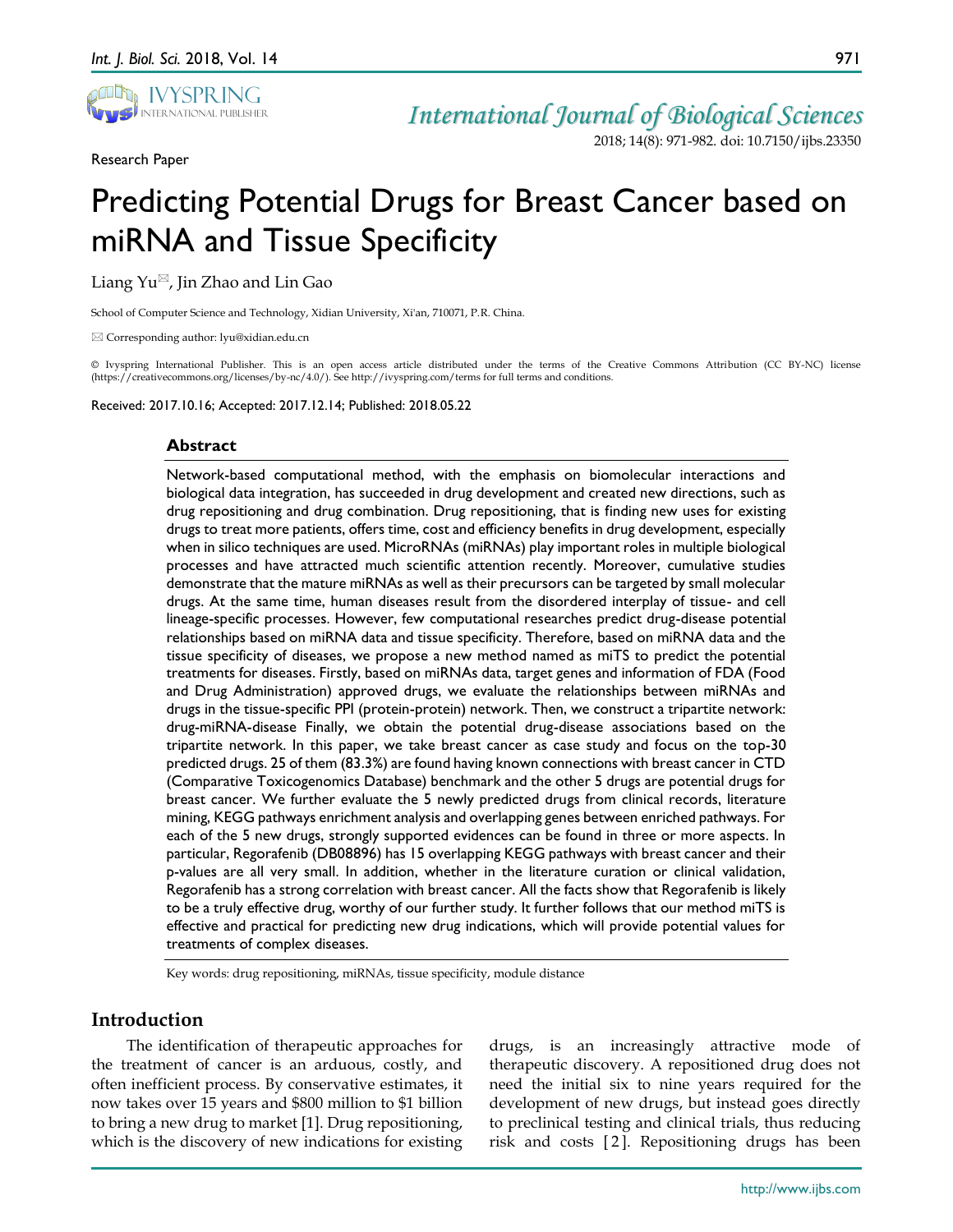implemented in several ways. One of the well-known examples is sildenafil citrate, which was repositioned from a hypertension drug to a therapy for erectile dysfunction [3]. Drugs treat diseases by targeting the proteins related to the phenotypes arising from the disease. However, drug development does not accurately follow the "one gene, one drug, one disease" principle, which has been challenged in many cases [4] and the traditional drug repositioning methods by accident makes it hard to satisfy medical needs by successfully repositioning a large number of existing drugs. Computational methods are able to solve this question by high-level integration of available biological data and elucidation of unknown mechanisms.

In recent years, systems biology continues to make important progress to solve fundamental problems in biology and leading to practical applications in medicine and drug discovery [ 5 ]. Network-based computational systems biology emphasizes the interactions among biomolecules and highlights the network concept. Typically, a network comprises a set of nodes and edges, and is described by graph theory in a mathematical manner [6]. A node can be a biological molecule, for example, gene, RNA, protein, metabolite, and pathway. A node can also be at the phenotype level such as disease and drug. An edge can represent the complex interaction between two nodes such as protein-protein interaction, drug-disease therapeutic relationship, drug-protein target relationship, and so on. The accumulation of different high-throughput biology data, such as gene expression data, miRNA expression data and drug-target data, has made the reconstruction of biomolecular and cellular networks possible. There are many network-based methods to predict the new indications of drugs [7,8,9,10,11]. Cheng et al. built a bipartite graph composed of the approved drugs and proteins linked by drug target binary associations and relied on a supervised network-based inference method to predict drug-target interactions [12]. Chen et al. constructed a general heterogeneous network which comprised drugs and proteins linked by protein-protein sequence similarity, drug-drug chemical similarity, and the known drug-target interaction [13]. Yeh et al. [14] developed a network flow approach for identifying potential target proteins, which have a strong influence on disease genes in the context of biomolecular networks. The biomolecular networks are weighted by degree of co-expression of interacting protein pair.

More recently, many studies have demonstrated that drugs can regulate microRNA (miRNAs) expression and mature miRNAs as well as their precursors can be targeted by small molecular drugs

[15,16,17,18]. For example, Miravirsen (SPC3649) is the first miRNA-targeted drug in clinical trials, which can successfully inhibit miR-122 expression that is required by hepatitis C virus replication [19]. The expression levels of 32 miRNAs (significant up-regulation of 22 miRNAs and down-regulation of 10 miRNAs) were changed after the treatment of trichostatin A in human breast cancer cell lines [20]. miRNAs are non-coding small RNAs (∼23 nucleotides) that downregulate gene expression at the post transcriptional level by inhibiting translation or initiating mRNA degradation and are dysregulated in most of human cancers [21]. Increasingly evidences have demonstrated that miRNAs play significant roles in many important biological processes, such as cell growth [22,23,24], cellular signaling [25], tissue development [26] and disease process [27, 28, 29, 30,31,32]. Although only approximately 2000 miRNAs exist in humans, they regulate 30% of all genes [33]. miRNAs have been identified to play a crucial role in various human disease, especially in cancers. Therefore, targeting miRNAs with drugs will provide a new type of therapy for complex diseases [34] and a new direction for drug repositioning. However, few computational researches predict drug-disease relationships based on miRNA data. Moreover, many genes with tissue-specific expression and function are expected to underlie many human diseases [35,36,37].

Therefore, in this study, we propose a new method based on miRNA data and tissue specificity of diseases, named as *miTS*, to predict potential drugs for diseases. The framework of *miTS* is shown in Figure 1. Firstly, we download miRNA expression data of diseases from TCGA [38], miRNA-target gene relationship data from three experimentally validated databases: miRecords [ 39 ], miRTarbase [ 40 ] and TarBase [41], and the drug-target gene data from Drugbank [42] and KEGG [43]. Secondly, we select differentially expressed miRNAs of diseases based on a threshold and preprocess the target information of FDA approved drugs. Thirdly, we evaluate the relationships between miRNAs and drugs in the tissue-specific PPI network. And then, we construct a tripartite network: drug-miRNA-disease. Finally, we obtain the potential drug-disease associations based on the tripartite network. In this paper, we take breast cancer as case study and evaluate the results from CTD (Comparative Toxicogenomics Database) benchmark, clinical records, literature mining, KEGG pathways enrichment analysis and overlapping genes between enriched pathways. In the top-30 drugs, we find 5 new drugs for breast cancer. In particular, Regorafenib (DB08896) has 15 overlapping KEGG pathways with breast cancer and their p-values are all very small. In addition, whether in the literature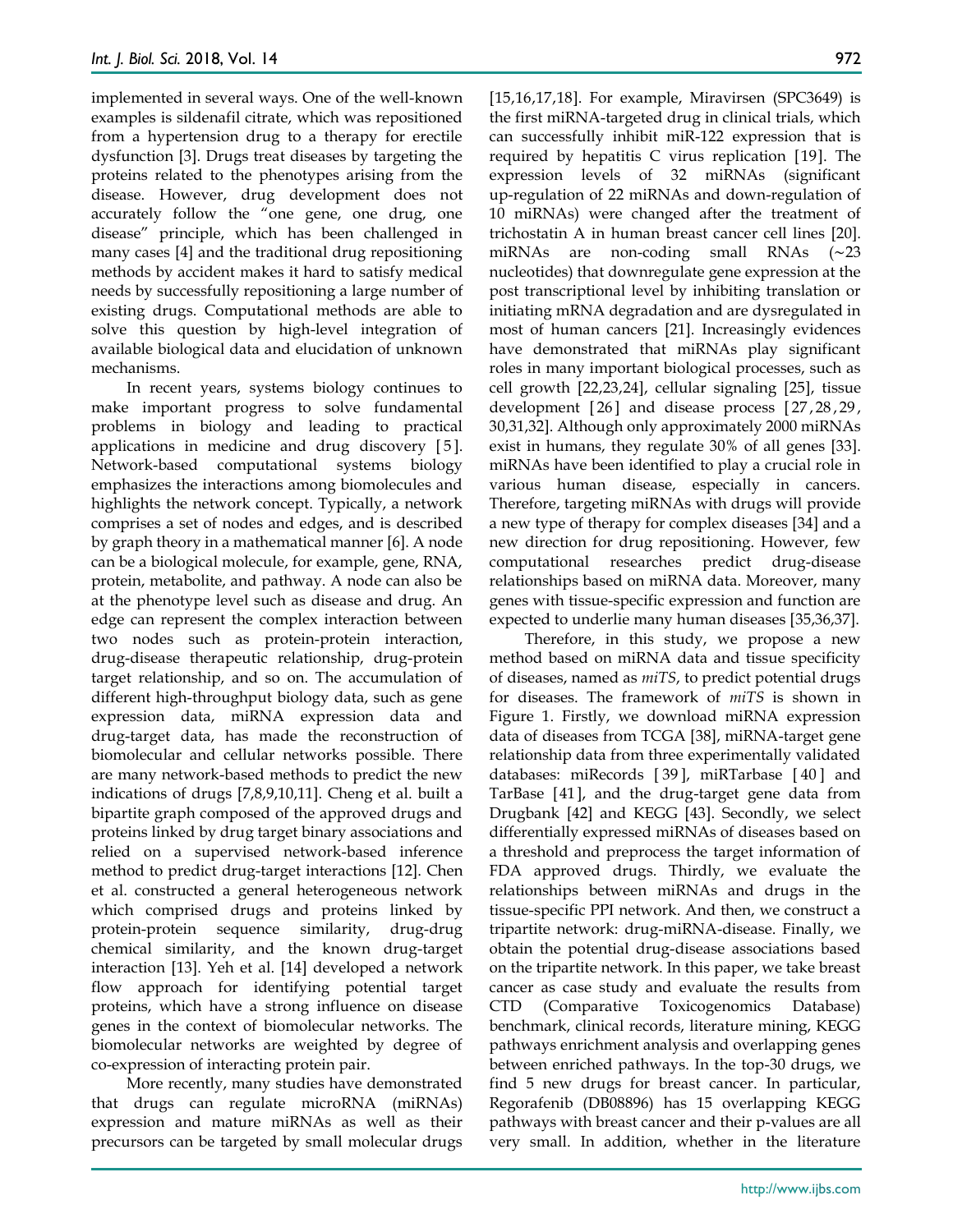curation or clinical validation, Regorafenib has a strong correlation with breast cancer. All the facts show that Regorafenib is likely to be a truly effective drug, worthy of our further study.

# **Methods**

# **Datasets**

## Drug-target data

FDA-approved drugs of human and their corresponding targets are downloaded from KEGG database and Drugbank. We merge the two datasets and get 1,732 drugs, 1,714 targets and 12,361 drug-target pairs.

## miRNA-target data

The target genes of miRNAs are downloaded

from miRecords, miRTarbase, and TarBase databases. We merge the three datasets and get 340 miRNAs, 2,028 targets and 3,652 miRNA-target pairs.

## miRNA-disease data

The miRNA-disease curated relationships are downloaded from HMDD (the Human MicroRNA Disease Database) [ 44 ]. HMDD presents more detailed and comprehensive annotations to the human miRNA-disease association data, including miRNA-disease association data from the evidence of genetics, epigenetics, circulating miRNAs, and miRNA-target interactions. Finally, we get 578 miRNAs, 383 diseases and 6,448 miRNA-disease relationships.



**Figure 1.** The framework of our method *miTS*. (A) Data preparation: miRNA expression data of breast cancer got from TCGA, miRNA-target gene data got from miRecords, miRTarbase and TarBase, and drug-target gene data got from Drugbank and KEGG. (B) Data preprocessing: we use Z-score to obtain the differentially expressed miRNAs for diseases and preprocess the target information of drugs. (C) In the tissue-specific PPI network, the targets of drug and miRNA are mapped to the PPI network. Orange nodes represent the target genes of miRNAs. Purple nodes represent the target genes of drugs. Green nodes represent the background genes. (D) Based on the module distance algorithm, we construct a drug-miRNA-disease tripartite network, and then based on the tripartite network, we get potential drugs for diseases. *dA,B* represents the association score between a drug and a disease.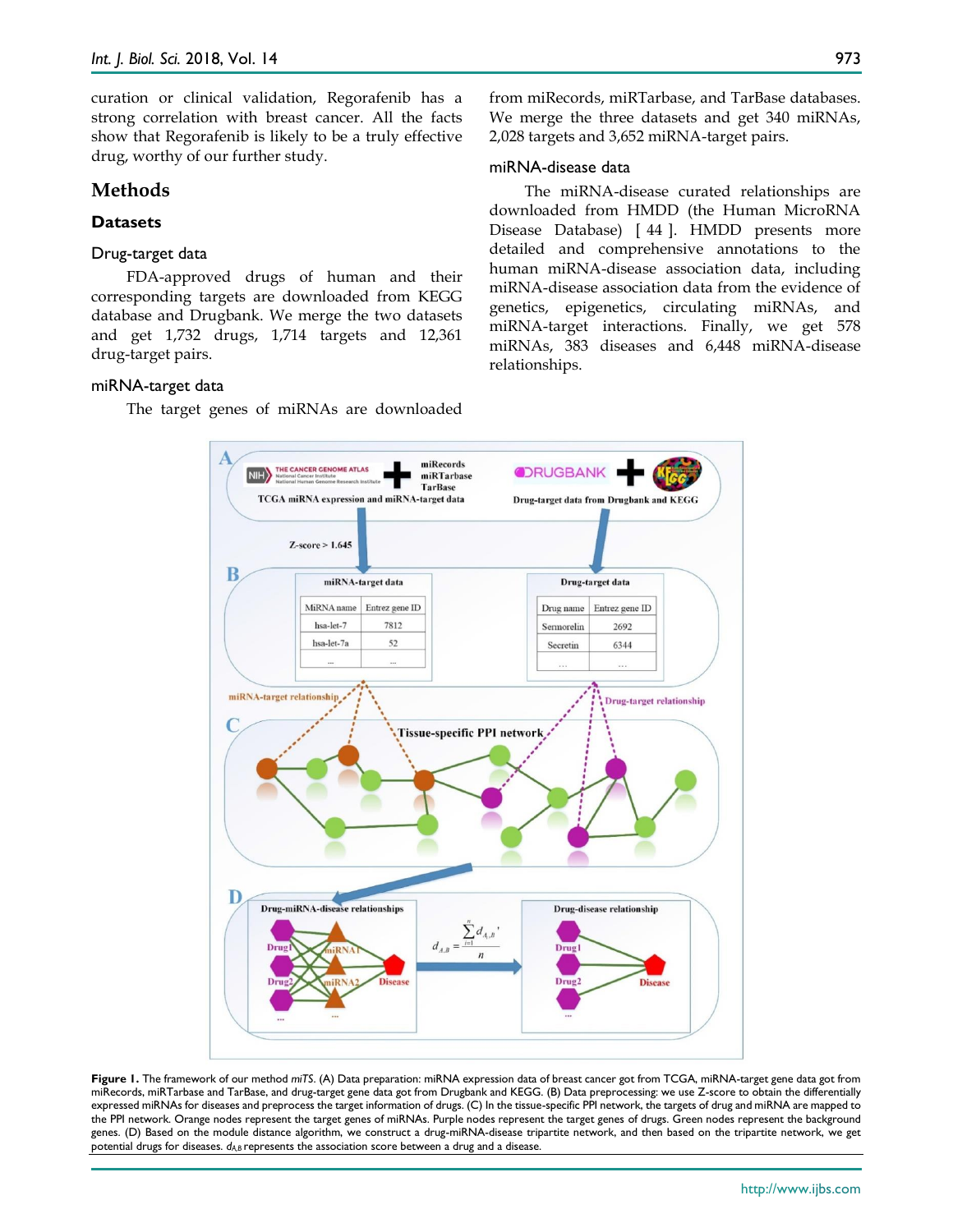#### miRNA expression data

Taking breast cancer as case study, we download the miRNAs expression data related with breast cancer from TCGA and get a matrix of 503 rows and 1,189 columns, row representing miRNA, column representing cancer sample, and the values in the matrix representing the RPKM (Reads Per Kilobase per Million mapped reads) for the miRNAs. We take the mean value of the RPKM values for 1,189 samples as the final value.

#### Disease-gene data

The genes related with breast cancer are downloaded from OMIM [45] database.

#### Tissue-specific PPI Interaction network

We download the mammary tissue-specific PPI network marked as "Top Edges" from GIANT (Genome-scale Integrated Analysis of gene Networks in Tissues) database [ 46 ] (http://giant.princeton. edu/) (2017 version). GIANT proposes a tissue-specific benchmark to automatically up-weight datasets relevant to a tissue from a large data of different tissues and cell-types. Finally, we get 15,269 proteins and 883,071 protein-protein interactions. The weights on the edges are proportional to the relationships between nodes. In order to apply module distance algorithm [ 47 ] (details shown in Figure 2) to calculate the relationships between drugs and miRNAs, we use the Gaussian kernel  $e^{-w^2}$  to transfer protein-protein closeness  $w$  to protein-protein distance  $w'$ , as shown in formula (1).

$$
w' = e^{-w^2} \tag{1}
$$

#### **Screening differentially expressed miRNAs**

In order to obtain the differentially expressed miRNAs of breast cancer, we first filter the miRNAs expression data downloaded from TCGA. For a miRNA  $r$ , we use formula (2) to calculate its  $Z$ score.

$$
Z-score = \frac{R - mean(r)}{\sigma(r)} \tag{2}
$$

Where  $R$  is the RPKM value of miRNA  $r$ ; mean  $(r)$  and  $\sigma(r)$  represent mean value and standard deviation of *r*, respectively. Then we choose Z -  $score = 1.645$  (p-value = 0.05) as threshold to screen differentially expressed miRNAs. Finally, we get a total of 40 differentially expressed miRNAs of breast cancer (see Table 1). In Table 1, the miRNAs marked by "\*" represent they have connections with breast cancer in HMDD. We find 34 of 40 (85%) differentially expressed miRNAs are related with breast cancer, which indicates that miRNAs associated with breast Where *R* is the RPKM value of miRNA *r*; by mean (*r*) and  $\sigma(r)$  represent mean value and dru standard deviation of *r*, respectively. Then we choose *Z* - *score* =1.645 (p-value = 0.05) as threshold to screen 1,0

cancer tend to be highly expressed in breast cancer patients. Then, we choose the 34 miRNAs marked by "\*" in Table 1 for further study.

|  |  | Table 1. Differentially expressed miRNAs of breast cancer |  |  |  |  |  |
|--|--|-----------------------------------------------------------|--|--|--|--|--|
|--|--|-----------------------------------------------------------|--|--|--|--|--|

| miRNA name    | Z-score | miRNA name     | Z-score | miRNA name         | Z-score |
|---------------|---------|----------------|---------|--------------------|---------|
| hsa-mir-21*   | 3.32    | hsa-mir-375*   | 2.32    | hsa-mir-23a*       | 1.91    |
| hsa-mir-22*   | 2.94    | hsa-mir-101-1* | 2.29    | hsa-mir-199a-2*    | 1.90    |
| hsa-mir-10b*  | 2.93    | hsa-mir-200c*  | 2.28    | hsa-mir-126 $*$    | 1.90    |
| hsa-mir-30a*  | 2.85    | hsa-mir-25*    | 2.27    | hsa-mir- $100*$    | 1.86    |
| hsa-mir-148a* | 2.77    | hsa-let-7a-3*  | 2.21    | $hsa$ -let- $7c*$  | 1.79    |
| hsa-mir-99b   | 2.73    | hsa-let-7a-1*  | 2.21    | hsa-mir-151        | 1.78    |
| hsa-mir-143*  | 2.73    | hsa-mir-30d*   | 2.19    | hsa-mir-199a-1*    | 1.73    |
| hsa-mir-182*  | 2.72    | hsa-mir-92a-2* | 2.18    | $hsa$ -mir-26a-2*  | 1.72    |
| hsa-let-7b*   | 2.61    | hsa-let-7f-2*  | 2.12    | $hsa$ -mir-142     | 1.72    |
| hsa-mir-10a*  | 2.56    | hsa-mir-93*    | 2.03    | hsa-mir-29 $c^*$   | 1.70    |
| hsa-mir-103-1 | 2.50    | hsa-mir-29a*   | 2.03    | hsa-mir-181a-1 $*$ | 1.69    |
| hsa-let-7a-2* | 2.44    | hsa-mir-28     | 2.00    | $hsa$ -mir-141*    | 1.66    |
| hsa-mir-30e   | 2.38    | hsa-mir-199b*  | 1.98    |                    |         |
| hsa-mir-183*  | 2.37    | hsa-mir-203*   | 1.94    |                    |         |

The miRNAs marked by "\*" represent they have relationship with breast cancer in HMDD.

## **Construct drug-miRNA-disease tripartite network**

The relationship between a miRNA and a drug is derived by measuring the correlation between their target sets. Because miRNA target genes, drug target genes and protein-protein interaction (PPI) networks remain largely incomplete, we calculate the distance between two modules based on the shortest path in incomplete networks [44].

Figure 2 gives an example to calculate the distance between miRNA *A* and drug *B* in a weighted tissue-specific PPI network. As shown in Figure 2, miRNA *A* has three target genes, marked as *a*, *b*, *c* and drug *B* has four targets, marked as *c*, *d*, *e*, *f*. For the node *a*, its distance to targets {*c*, *d*, *e*, *f*} of drug *B* are 0.8, 1.0, 1.1 and 1.9 respectively, so its shortest distance to drug *B* is 0.8. In this way, we can obtain the distances between each node in gene set {*a*, *b*, *c*} and drug *B*, and the distances between each node in target set {*c*, *d*, *e*, *f*} and miRNA *A*, shown in Figure 2. Finally, the distance between miRNA *A* and drug *B*,

 $d_{AB}$ , is equals to the sum of all the distances divided by the total number of nodes related to miRNA *A* and drug *B*. Here, the total number is 7.

Through the above calculation process, we get 1,017 drugs, 25 miRNAs and 25,425 drug-miRNA relationships. Combining the drug-miRNA relations with the miRNA-breast cancer information, we construct a drug-miRNA-breast cancer tripartite network.

#### **Predicting potential drugs for breast cancer**

Based on the drug-miRNA-breast cancer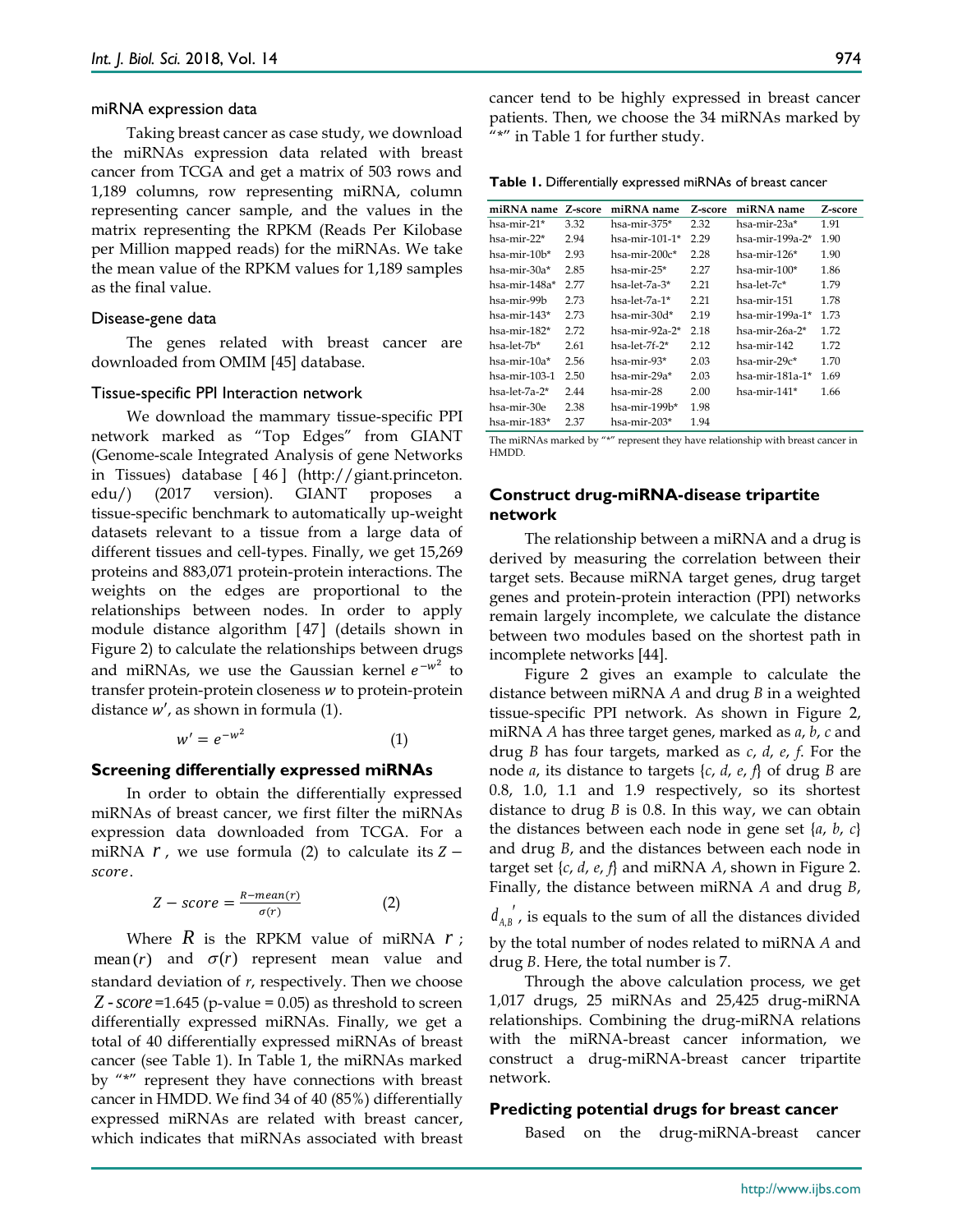tripartite network, we predicting potential drugs for breast cancer. If a drug and breast cancer have common miRNA neighbors, there will be a connection between them. Finally, there are 25 common miRNAs between drugs and breast cancer. We use formula (3) to calculate the average distance between the 25 miRNAs related to breast cancer and drugs as the drug-breast cancer relationship distance score,  $d_{C,B}$ .

$$
d_{C,B} = \frac{\sum_{i=1}^{n} d_{C_i,B} \cdot}{n}
$$
 (3)

Where  $d_{C_i,B}$ 'represents the distance between the *i*-th miRNA of disease *C* and the drug *B* (the calculation of  $d_{\mathcal{C}_i,B}{}'$  as shown in Figure 2); *n* represents the number of miRNAs corresponding to disease  $C$ . Here, *C*= breast cancer and *n*= 25.

In order to make the drug-disease distances be proportional to their direct correlations, we use formula (4) to normalize  $d_{C,B}$  as  $S_{C,B}$ :

$$
S_{C,B} = \frac{Max_d - d_{C,B}}{Max_d - Min_d}
$$
\n(4)

Where *Max<sup>d</sup>* and *Min<sup>d</sup>* represent the maximum and the minimum of all the drug-disease distances, respectively;  $d_{c,B}$  represents the distance between disease *C* and drug *B*;  $S_{C,B}$  represents the direct association between disease *C* and drug *B*.



**Figure 2.** An example for calculating the distance between target set of miRNA *A* and target set of drug *B*. Orange and purple nodes represent genes related to miRNA *A* and drug *B*, respectively. Node *c* is a shared node, so it is marked by two colors.

## **Results**

#### **CTD benchmark verification**

In our study, we choose breast cancer as case, the drug-breast cancer associations are ranked in descending order according to their scores. In order to

verify the accuracy of our results, we use the drug-breast cancer relationships data in Comparative Toxicogenomics Database (CTD) [48] as benchmark. As shown in Figure 3, we give the precision curves of predicted drug-breast cancer relationship results. For each given threshold, the precision of our method is calculated by formula (5).

$$
precision = \frac{P_{CTD}}{P}
$$
\n<sup>(5)</sup>

Where *P* represents the number of predicted drug-disease pairs;  $P_{CTD}$  represents the number of drug-disease pairs, which can be found in CTD database.



**Figure 3.** The precision of our predictions at different top-x% drug-breast cancer pairs.

In Figure 3, we give the precision curves of predicted drug-breast cancer pairs at different top-x%. From the figure, we find the higher the associations ranking, the higher the accuracy. Hence, for the breast cancer, we choose top 30 drugs for further analysis. The top 30 drugs related to breast cancer are shown in Table 2. We validate the 30 drugs by CTD database and find 11 (36.7%) of them are marked as "therapeutic  $(T)$ ", which means that they have a highly correlation with breast cancer. In addition, we find 14 of the rest 19 drugs also have connections with breast cancer in CTD database with inference score [49] over 0 and they are marked as "Ref" in Table 2. The inference score [46] reflects the degree of similarity between CTD chemical-gene-disease networks and a similar scale-free random network, which is computed as shown below:

 $Y = -\ln[P\{G\text{ associated with both } C\text{ and } D\mid k, n_G\}$ 

P(no other G connects C and D  $(k, n_G)$ ] (6)

where *Y* represents the inference score; *P* represents the probability that a vertex in a large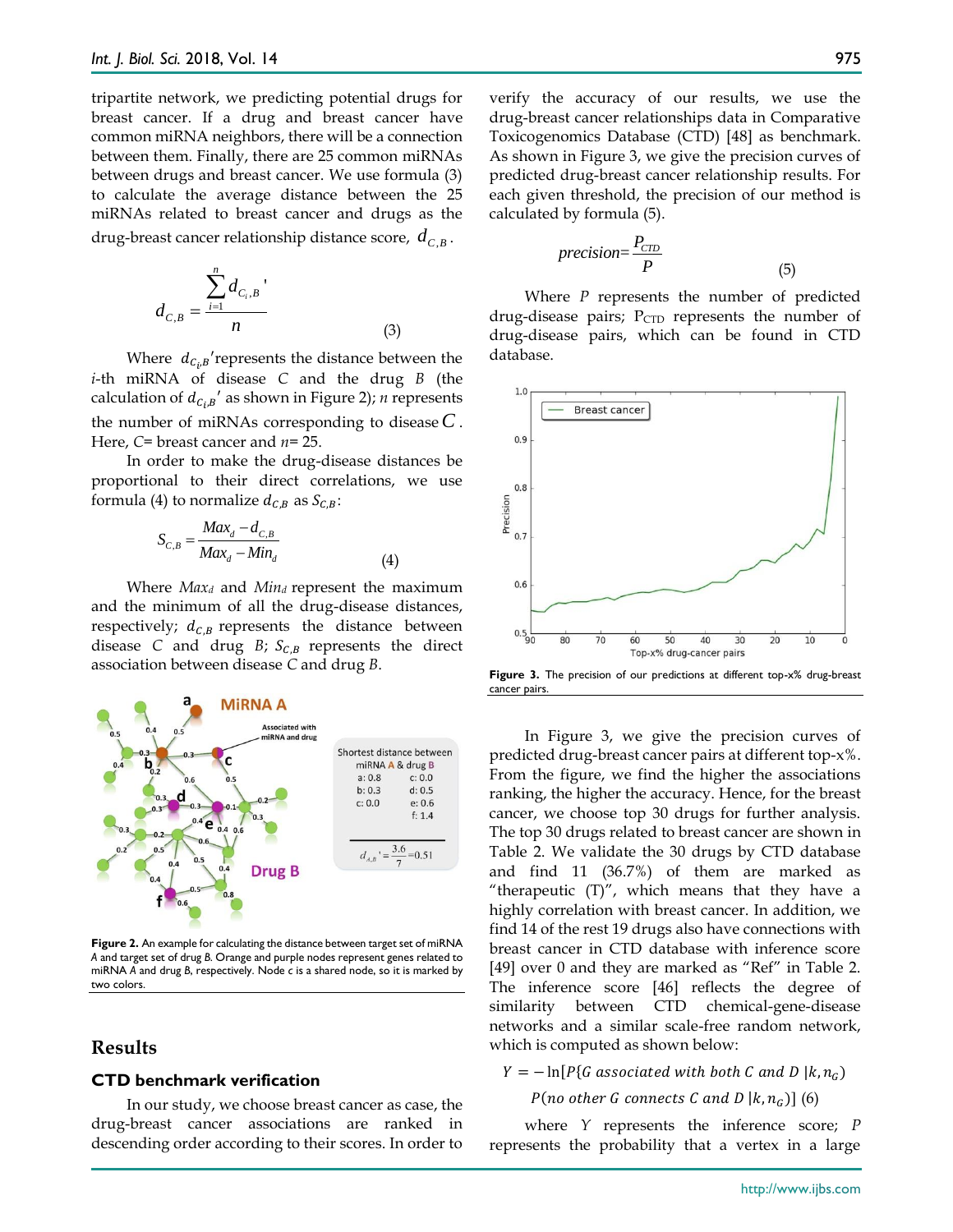network interacts with another vertex decays according to a power law [50]; *G*, *C*, and *D* represent a gene, chemical, and disease respectively; *k* represents the number of connection between *G*, *C*, or *D*; *n<sup>G</sup>* represents a gene set. The higher the *Y* score, the more likely the inference network has atypical connectivity [51]. That is to say, there are 83.3% (25/30) drugs can be found in the CTD database and we predict five potential drugs for breast cancer (DB08871, DB00031, DB08813, DB08896, and DB06813, marked as boldface in Table 2).

**Table 2.** The top 30 drugs related to breast cancer

| Rank         | Drugbank ID Drug name |                      | <b>Marker</b> | Inference<br><b>Score</b> | Similarity<br>Score |
|--------------|-----------------------|----------------------|---------------|---------------------------|---------------------|
| $\mathbf{1}$ | DB08818               | Hyaluronic           | Ref           | 61.1                      | 1.00000             |
|              |                       | acid                 |               |                           |                     |
| 2            | DB00570               | Vinblastine          | T             | 40.6                      | 0.97977             |
| 3            | DB00642               | Pemetrexed           | T             | 12.38                     | 0.97666             |
| 4            | DB01169               | Arsenic<br>trioxide  | T             | 212.32                    | 0.96998             |
| 5            | DB00242               | Cladribine           | Ref           | 14.83                     | 0.96343             |
| 6            | DB04967               | Lucanthone           | Ref           | 45.07                     | 0.96120             |
| 7            | DB09073               | Palbociclib          | T             | 53.75                     | 0.96083             |
| 8            | DB02701               | Nicotinamide         | Ref           | 63.26                     | 0.96013             |
| 9            | DB01005               | Hydroxyurea          | Ref           | 32.57                     | 0.95909             |
| 10           | DB01204               | Mitoxantrone         | T             | 25.1                      | 0.95847             |
| 11           | DB00309               | Vindesine<br>sulfate | T             | 2.54                      | 0.95388             |
| 12           | DB00361               | Vinorelbine          | T             | 4.36                      | 0.95388             |
| 13           | DB08871               | Eribulin<br>mesylate | None          | None                      | 0.95388             |
| 14           | DB01394               | Colchicine           | Ref           | 50.29                     | 0.95213             |
| 15           | DB01229               | Paclitaxel           | T             | 111.41                    | 0.95050             |
| 16           | DB01248               | Docetaxel            | T             | 72.35                     | 0.95050             |
| 17           | DB00440               | Trimethoprim Ref     |               | 6.82                      | 0.94971             |
| 18           | DB01179               | Podofilox            | Ref           | 2.87                      | 0.94918             |
| 19           | DB05260               | Gallium<br>nitrate   | Ref           | 19.88                     | 0.94671             |
| 20           | DB00441               | Gemcitabine          | T             | 112.67                    | 0.94582             |
| 21           | DB00031               | Tenecteplase         | None          | None                      | 0.94357             |
| 22           | DB08813               | Nadroparin           | None          | None                      | 0.94325             |
| 23           | DB00432               | Trifluridine         | Ref           | 12.49                     | 0.94205             |
| 24           | DB01073               | Fludarabine          | Ref           | 59.43                     | 0.94184             |
| 25           | DB00694               | Daunorubicin Ref     |               | 85.05                     | 0.94044             |
| 26           | DB00970               | Dactinomycin Ref     |               | 98.94                     | 0.93988             |
| 27           | <b>DB08896</b>        | Regorafenib          | None          | None                      | 0.93853             |
| 28           | DB06813               | Pralatrexate         | None          | None                      | 0.93853             |
| 29           | DB00563               | Methotrexate         | T             | 123.36                    | 0.93799             |
| 30           | DB00615               | Rifabutin            | Ref           | 2.89                      | 0.93433             |

Ranked by drug-breast cancer similarity score. Marker has three values: T(therapeutic), Ref (inferred by genes) and None (no record in CTD database).

Inference Score represents the score for the inference based on the topology of the network consisting of the chemical, disease, and one or more genes used to make the inference.

## **Clinical evaluation**

For the five predicted drugs, we further analyze them based on the ClinicalTrials.gov (https://clinicaltrials.gov/). ClinicalTrials.gov is a registry and results database of publicly and privately supported clinical studies of human participants conducted around the world. Currently, it lists 242,537 studies with locations in all 50 states and in 198 countries (April 25, 2017). From the ClinicalTrials.gov, we can find 84 records for drug Eribulin mesylate (DB08871) treat breast cancer. For example, "Eribulin Mesylate Phase IV Clinical Trial in Korean Patients with Metastatic or Locally Advanced Breast Cancer (ESKIMO) (NCT01961544)", the purpose is assessing the safety of Eribulin which is approved for the treatment of the patients in Korea with locally advanced or metastatic breast cancer; "Eribulin with Trastuzumab as First-line Therapy for Locally Recurrent or Metastatic HER2 Positive Breast Cancer (NCT01269346)", the purpose is evaluating the safety and efficacy of Eribulin mesylate in combination with trastuzumab as first line treatment in female subjects with locally recurrent or metastatic human epidermal growth factor receptor (HER2) positive breast cancer; "Eribulin Mesylate in Treating Patients with Previously Treated Metastatic Breast Cancer (NCT01908101)", and so on. For drug Nadroparin (DB08813), we find one record: "Prevention of Venous and Arterial Thromboembolism, in Cancer Patients Undergoing Chemotherapy, With a Low Molecular Weight Heparin (Nadroparin Calcium) (NCT00951574)", 1200 patients with lung, breast, gastrointestinal (stomach, colon-rectum, pancreas), ovarian or head and neck cancer undergoing chemotherapy will be randomly assigned in a 2:1 ratio and in double-blind conditions to a treatment with subcutaneous low molecular weight heparin (nadroparin calcium, one injection/day) or placebo for the overall duration of chemotherapy or up to a maximum of 4 months. For drug Regorafenib (DB08896), we find three records related with breast cancer, "Refametinib in Combination with Regorafenib in Patients with Advanced or Metastatic Cancer (NCT02168777)", "Effect of Regorafenib on Digoxin and Rosuvastatin in Patients with Advanced Solid Malignant Tumors (NCT02106845)", and so on. For drug Pralatrexate (DB06813), we find a clinical study of Pralatrexate in 22 female patients with previously-treated breast cancer (NCT01118624). Only one drug, Tenecteplase (DB00031) was not found in ClinicalTrials.gov.

## **Literature curation**

In the above section, the top 30 drugs related with breast cancer are validated by CTD database and Clinical database. After our analysis, we obtain five potential drugs (Eribulin mesylate, Tenecteplase, Nadroparin, Regorafenib, Pralatrexate) for breast cancer. In ClinicalTrials.gov database, only one drug, Tenecteplase, cannot be found its corresponding record. In this section, we will analyze the five potential drugs for breast cancer by literature mining.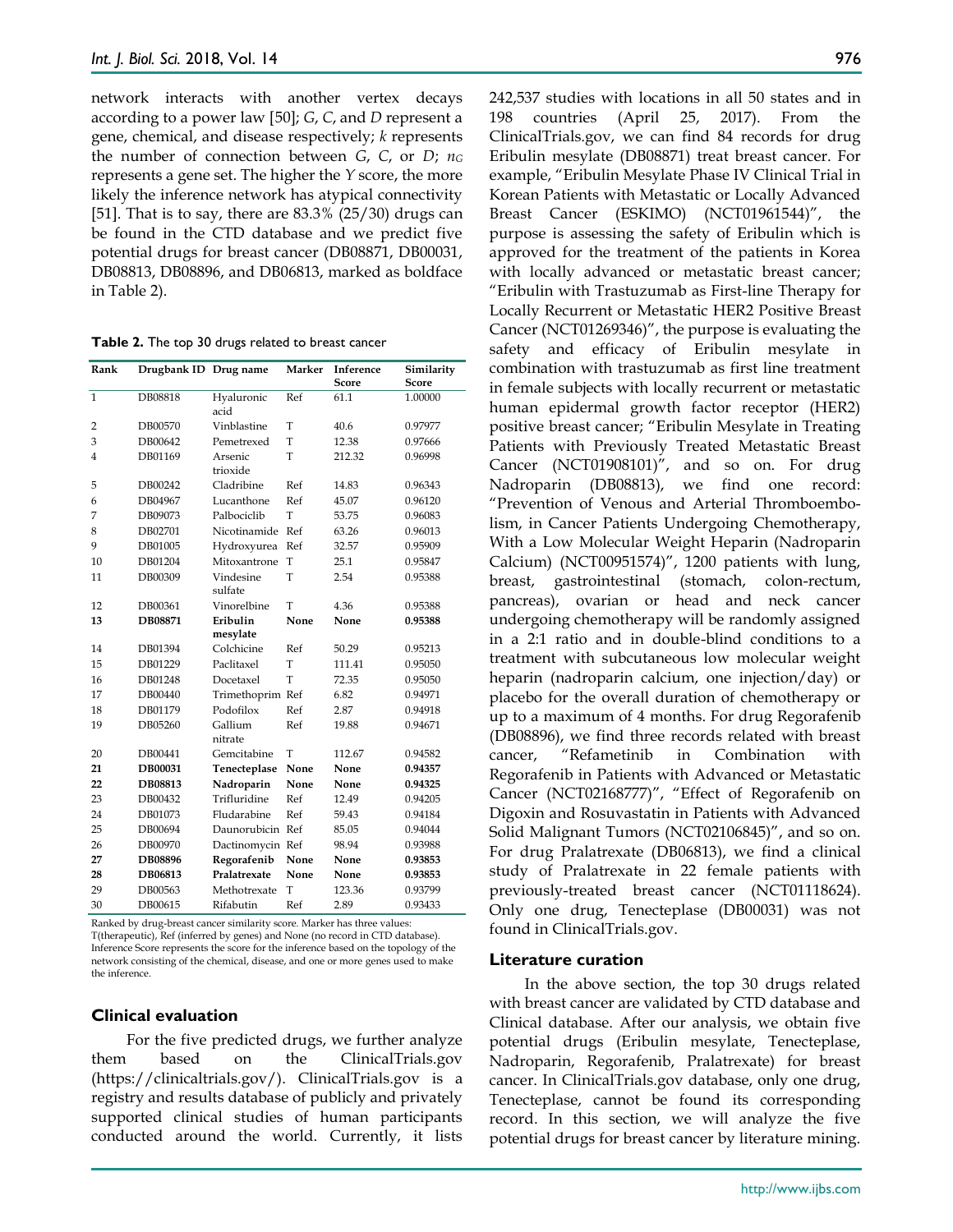The summarized results are shown in Table 3.

Eribulin mesylate (DB08871) is an anticancer drug marketed by Eisai Co. under the trade name Halaven, which was approved by the U.S. Food and Drug Administration (FDA) on November 15, 2010, to treat patients with metastatic breast cancer [52]. In 2016, Kurebayashi J et al. investigated the combined effects of Eribulin and antiestrogens. They used a panel of eight breast cancer cell lines, including five estrogen receptors (ER)-positive and three ER-negative cell lines. The results of this study demonstrate that Eribulin had potent antitumor effects on estrogen-stimulated ER-positive breast cancer cells [53].

**Table 3.** Literature verification for the five potential drugs

| Drug names           | Drugbank<br>ID | Original<br>indications         | Supported references<br>for breast cancer |
|----------------------|----------------|---------------------------------|-------------------------------------------|
| Eribulin<br>mesylate | DB08871        | anticancer drug                 | [49] [50]                                 |
| Nadroparin           | DB08813        | anticoagulan                    | [51]                                      |
| Regorafenib          | DB08896        | oral multi-kinase<br>inhibitor  | [52][53][54]                              |
| Pralatrexate         | DB06813        | anticancer drug                 | [55] [56]                                 |
| Tenecteplase         | DB00031        | tissue plasminogen<br>activator | [57][58][59]                              |

Nadroparin (DB08813) is an anticoagulant belonging to a class of drugs called low molecular weight heparins (LMWHs), which is used in general and orthopedic surgery to prevent thromboembolic disorders. In 2015, Sun Y et al. [54] used the MTT test to observe the effect of different concentrations of nadroparin on the growth capacity of breast cancer cells MDA-MB-231. The purpose was to study the effect of nadroparin in the migration of breast cancer cells MDA-MB-231 and its action mechanism. The results show that nadroparin can inhibit the growth capacity of breast cancer cells MDA-MB-231 and the migration and invasion of breast cancer cells MDA-MB-231. Its mechanism is to down-regulate MMP-2 and MMP-9 expressions after combining with Integrin β3.

Regorafenib (DB08896) is an oral multi-kinase inhibitor developed by Bayer which targets angiogenic, stromal and oncogenic receptor tyrosine kinase (RTK). Regorafenib has been demonstrated to increase the overall survival of patients with metastatic colorectal cancer [55]. Stalker L et al. using regorafenib in mammary tumor cell lines, the results show regorafenib may prove clinically useful in inhibiting breast cancer cell migration and metastasis [ 56 ]. Su J C et al. investigated the potential of regorafenib to suppress metastasis of triple-negative breast cancer (TNBC) cells through targeting SHP-1/p-STAT3/VEGF-A axis and found a significant correlation between cancer cell migration

and SHP-1/p-STAT3/VEGF-A expression in human TNBC cells [57].

Pralatrexate (DB06813) is an anti-cancer drug. It is the first drug approved as a treatment for patients with relapsed T-cell lymphoma [ 58 ]. Pralatrexate results in increased activity of CASP3 protein, which has been found to be necessary for normal brain development as well as its typical role in apoptosis, where it is responsible for chromatin condensation and DNA fragmentation [59].

Tenecteplase (DB00031) is a tissue plasminogen activator (tPA) produced by recombinant DNA technology using an established mammalian cell line and used as a thrombolytic drug. Nielsen VG et al. [ 60 ] to study whether tissue-type plasminogen activator (tPA) in plasma obtained from patients with breast cancer, lung cancer, pancreatic cancer and colon cancer is less than that obtained from normal individuals. The results show that tissue-type plasminogen activator-induced fibrinolysis in breast cancer, lung cancer, pancreatic cancer and colon cancer patients is enhanced. Sumiyoshi K et al. [61] found that the increase in levels of plasminogen activator and type-1 plasminogen activator inhibitor in human breast cancer may play a role in tumor progression and metastasis. Although we have not found the relationship between tenecteplase (DB00031) and breast cancer through the literatures, the drug had the similar effects as nadroparin [62]. Therefore, we infer that tenecteplase is likely to have effect on breast cancer.

## **KEGG pathway functional enrichment analysis**

In this section, we will further make KEGG pathway enrichment analysis on five potential drugs and their associated disease. KEGG (http://www.kegg.jp/ or http://www.genome.jp/ kegg/) is an encyclopedia of genes and genomes [63]. Its primary goal is to assign functional meanings to genes and genomes both at the molecular and higher levels. Thus, drugs or diseases can be associated with certain pathways through their related genes. If a drug has overlapping KEGG pathways with a disease, the drug and the disease may have great relevance. That is, the drug may treat or cause the disease by acting on the overlapping pathways.

We use DAVID [64,65] functional annotation tool for KEGG pathway enrichment analysis. DAVID provides a comprehensive set of functional annotation tools for investigators to understand biological significance of a large number of genes. For any given gene list, DAVID is able to visualize genes on BioCarta & KEGG pathway maps, identify enriched biological themes, especially GO terms, and so on. Therefore, we use DAVID to identify overlapping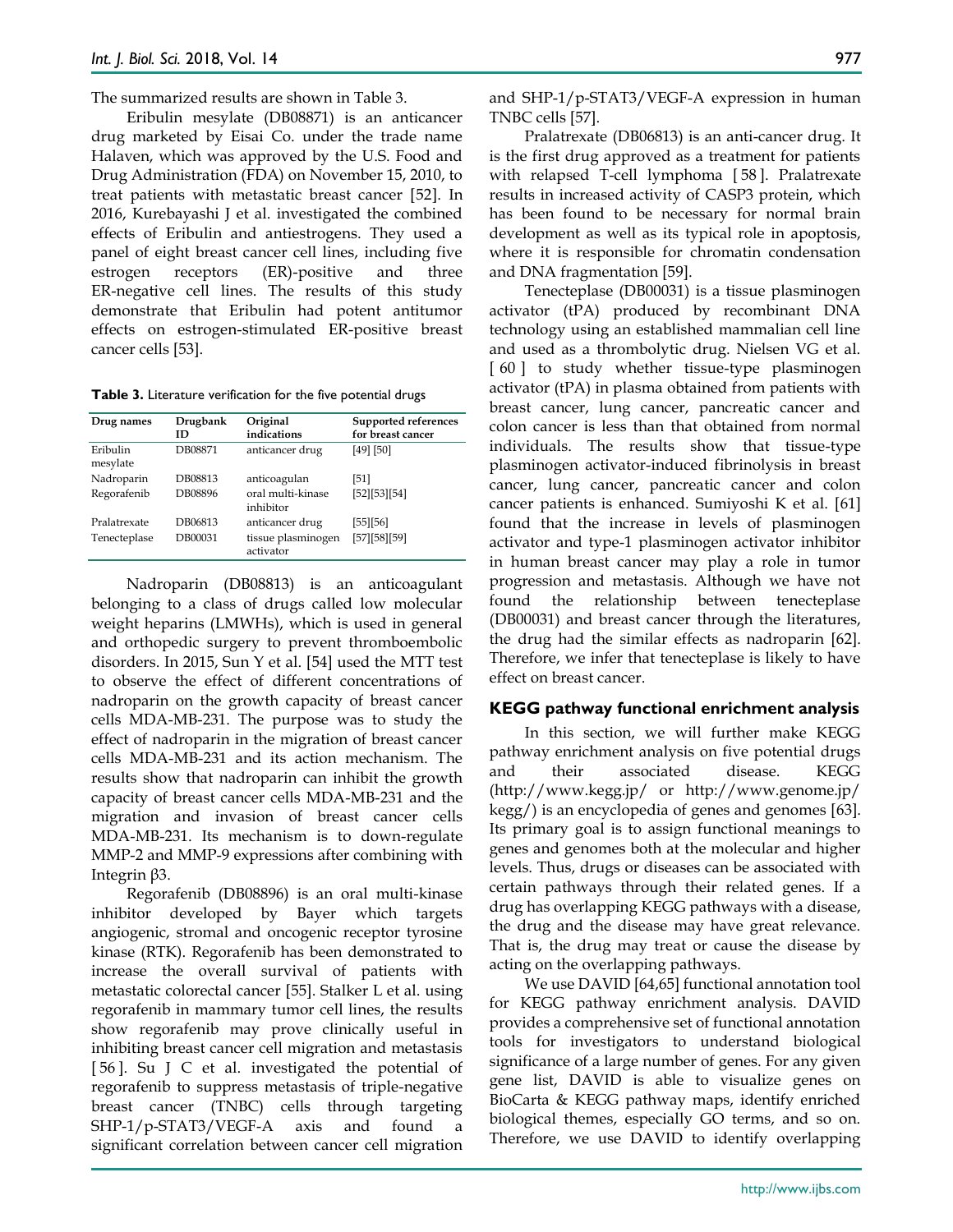KEGG pathways between potential drugs and breast cancer. The *p*-value is set to be less than 0.05.

We find Nadroparin and Regorafenib have 4 and 15 overlapping KEGG pathways with breast cancer, respectively. The details are shown in Table 4. From Table 4, we can find their corresponding *p*-values are very small.

| Table 4. Overlapping KEGG pathways between potential drugs |  |  |  |
|------------------------------------------------------------|--|--|--|
| and breast cancer                                          |  |  |  |

| Drug Name  | Overlapping enriched pathways                       | p-value  |
|------------|-----------------------------------------------------|----------|
| Nadroparin | hsa05210: Colorectal cancer                         | 0.00897  |
|            | hsa05161: Hepatitis B                               | 0.02098  |
|            | hsa05166: HTLV-I infection                          | 0.03704  |
|            | hsa05200: Pathways in cancer                        | 0.04687  |
|            | <b>Regorafenib</b> hsa04015: Rap1 signaling pathway | 3.41E-14 |
|            | hsa04014: Ras signaling pathway                     | 7.18E-14 |
|            | hsa04151: PI3K-Akt signaling pathway                | 3.36E-10 |
|            | hsa05230: Central carbon metabolism in cancer       | 4.38E-08 |
|            | hsa05215: Prostate cancer                           | 2.21E-07 |
|            | hsa05200: Pathways in cancer                        | 1.13E-06 |
|            | hsa05218: Melanoma                                  | 4.76E-06 |
|            | hsa05214: Glioma                                    | 1.65E-04 |
|            | hsa05221: Acute myeloid leukemia                    | 0.00404  |
|            | hsa05205: Proteoglycans in cancer                   | 0.00433  |
|            | hsa05220: Chronic myeloid leukemia                  | 0.00660  |
|            | hsa04012: ErbB signaling pathway                    | 0.00952  |
|            | hsa05206: MicroRNAs in cancer                       | 0.01157  |
|            | hsa05231: Choline metabolism in cancer              | 0.01269  |
|            | hsa04722: Neurotrophin signaling pathway            | 0.01761  |

Although the drug Eribulin mesylate has not overlapping functional pathways with the breast cancer at present, it can be enriched to "hsa04540: Gap junction". In fact, protein connexin 43 (Cx43), a part of intercellular gap junctions, is frequently down-regulated in tumors [ 66 ]. Studies have demonstrated that gap junctions (GJs) composed of connexin (Cx) proteins have the potential to modulate drug chemosensitivity in multiple tumor cells [67].

For drug Tenecteplase, we find one function enrichment pathway: "hsa04610: Complement and coagulation cascades". In 2016, based on the microarray data of GSE3467 from Gene Expression Omnibus(GEO) database, Yu J et al. [68] identified the differentially expressed genes (DEGs) between 9 PTC samples and 9 normal controls. The purpose was predicted key genes and pathways in papillary thyroid carcinoma. Their results showed that the highly expressed genes in papillary thyroid carcinoma were mainly enriched on the "hsa04610: Complement and coagulation cascades" functional pathway. As for Pralatrexate, because it has only two targets: DHFR and TYMS, it has few related KEGG pathways. That is the main reason that Pralatrexate has no overlapping KEGG pathways with breast cancer at present.

## **Overlapping genes between enriched KEGG pathways**

To further analyze our results, for Eribulin mesylate, Tenecteplase and Pralatrexate, we count the common genes between enriched pathways of each drug and those of breast cancer. The more common genes, the stronger relationship between the drug and disease. The results are shown in Figure 4A-C, respectively. The purple hexagon nodes represent the enriched pathways of a drug. The light green circular nodes represent breast cancer enriched pathways. The width of edges represents the number of common genes between two pathway sets. The wider the edge, the more the number of common genes. From Figure 4, we can find the three drugs Eribulin mesylate, Tenecteplase and Pralatrexate all have strong connection with breast cancer, which further imply the three drugs are likely to be the potential treatments of breast cancer.

# **Discussions and conclusions**

At present, "undruggable" proteins can be targeted via their miRNA gene regulators, enabling the treatment of diseases that seem impossible to cure. Human diseases result from the disordered interplay of tissue- and cell lineage–specific processes. Therefore, here we propose a new method *miTS* to predict new indications of drugs based on miRNA data and the tissue specificities of diseases. Taking breast cancer as case study, we predict five potential drugs and analyze them from five aspects: CTD benchmark, clinical records, literature curation, KEGG pathway functional enrichment analysis and overlapping genes between enriched KEGG pathways. We find five new drugs which are supported at least in three ways. In particular, Regorafenib (DB08896) has 15 overlapping KEGG pathways with breast cancer and their p-values are all very small. In addition, whether in the literature curation or clinical validation, Regorafenib has a strong correlation with breast cancer. All the evidence shows Regorafenib is likely to be a truly effective drug, worthy of our further study. The results have demonstrated the performance of our model and the feasibility of drug repositioning based on miRNA data and tissue specificity.

Due to the incompleteness of data, there may be some biases in our method. With the continuous improvement of data, our method *miTS* will find more effective drugs for disease treatment. All in all, our research reveals a promising perspective to predict drug-disease relationships and seeks new opportunities for drug repositioning.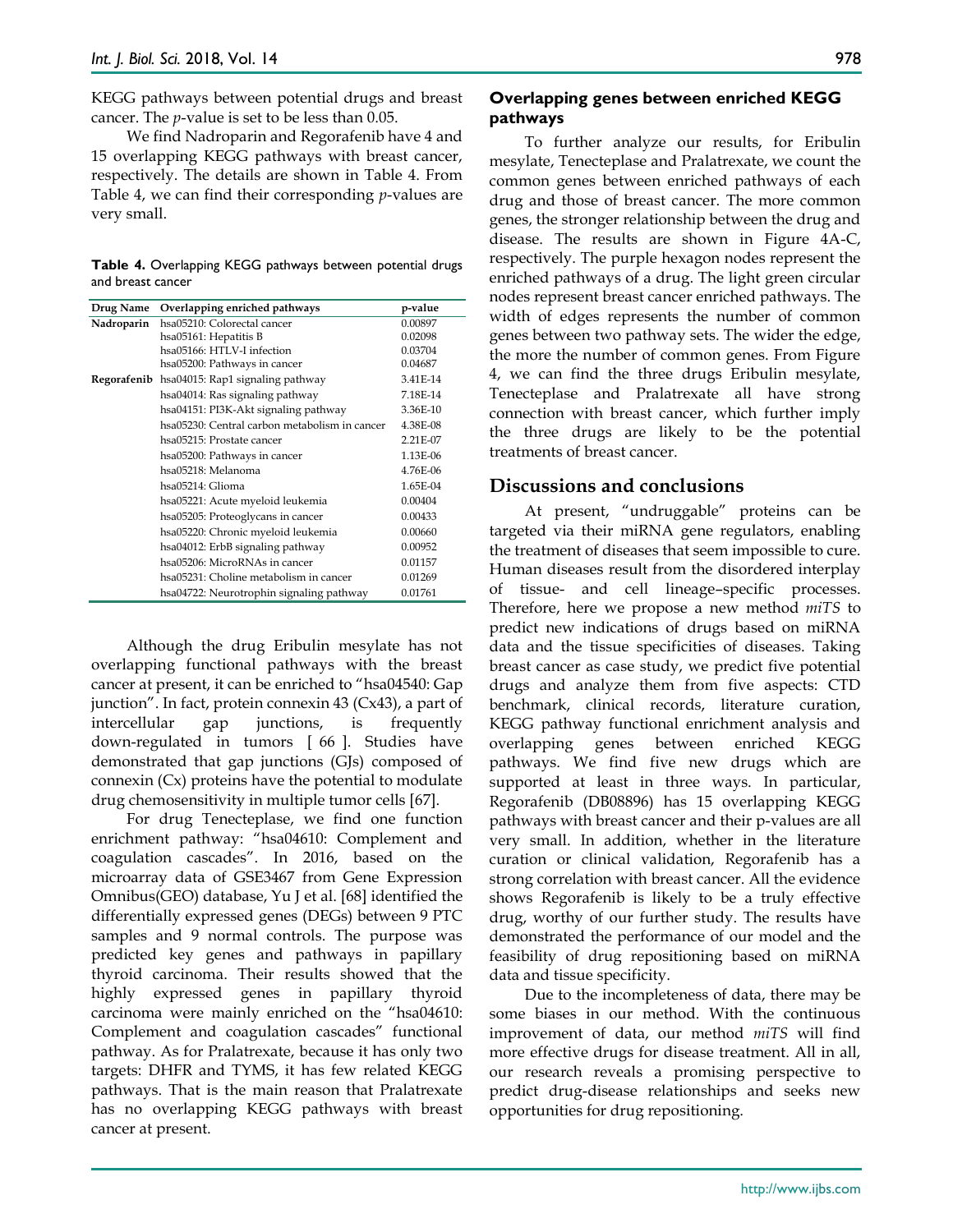

**Figure 4.** The common genes between enriched pathway sets of drugs and breast cancer. The purple hexagon nodes represent the enriched pathways of a drug. The light green circular nodes represent breast cancer enriched pathways. The width of edges represents the number of common genes between two pathway sets. The wider the edge, the more the number of common genes. A. The common genes between enriched pathway sets of Eribulin mesylate and breast cancer. B. The common genes between enriched pathway sets of Tenecteplase and breast cancer. C. The common genes between enriched pathway sets of Pralatrexate and breast cancer.

# **Abbreviations**

miTS, miRNA and Tissue Specificity; CTD, Comparative Toxicogenomics Database; KEGG, Kyoto Encyclopedia of Genes and Genomes; DAVID, the Database for Annotation, Visualization and Integrated Discovery; FDA, Food and Drug Administration; GEO, Gene Expression Omnibus.

## **Acknowledgments**

This work was supported in part by the National Natural Science Foundation of China (No. 61672406), the Fundamental Research Funds for the Central Universities (No. JB180307), the National Natural Science Foundation of China (Nos. 61532014, 91530113, 61502363), the Natural Science Basic Research Plan in Shaanxi Province of China (No. 2016JQ6057).

## **Competing Interests**

The authors have declared that no competing interest exists.

## **References**

- **-**1. Adams C P, Brantner V V. Estimating the cost of new drug development: is it really \$802 million? Health affairs, 2006; 25(2): 420-428.
- 2. Ashburn T T, Thor K B. Drug repositioning: identifying and developing new uses for existing drugs. Nature reviews Drug discovery, 2004; 3(8): 673-683.
- 3. Novac N. Challenges and opportunities of drug repositioning. Trends in pharmacological sciences, 2013; 34(5): 267-272.
- 4. Hopkins A L. Network pharmacology: the next paradigm in drug discovery. Nature chemical biology, 2008; 4(11): 682-690.
- 5. Wang Y, Zhang X S, Chen L. Modelling biological systems from molecules to dynamical networks. BMC systems biology, 2012; 6(1): S1.
- Barabasi A L, Oltvai Z N. Network biology: understanding the cell's functional organization. Nature reviews genetics, 2004; 5(2): 101-113.
- 7. Liang Y, Xiaoke M, Long Z, et al. Prediction of new drug indications based on clinical data and network modularity. Scientific Reports, 2016; 6:32530.
- 8. Liang Y, Ruidan S, Bingbo W, et al. Prediction of novel drugs for hepatocellular carcinoma based on multi-source random walk. IEEE/ACM Trans Comput Biol Bioinform. 2017; 14(4):966-977.
- 9. Liang Y, Bingbo W, Xiake M, et al. The extraction of drug-disease correlations based on module distance in incomplete human interactome. BMC System Biology. 2016; 10(Suppl 4):111.
- 10. Liang Y, Jianbin H, Zhixin M, et al. Inferring drug-disease associations based on known protein complexes. BMC medical genomics, 2015; 8: S2.
- 11. Liang Y, Jin Z, Lin G. Drug repositioning based on triangularly balanced structure for tissue-specific diseases in incomplete interactome. Artificial Intelligence in Medicine. 2017;77: 53–63.
- 12. Cheng F, Liu C, Jiang J, et al. Prediction of drug-target interactions and drug repositioning via network-based inference. PLoS Comput Biol, 2012; 8(5): e1002503.
- 13. Chen X, Liu M X, Yan G Y. Drug–target interaction prediction by random walk on the heterogeneous network. Molecular BioSystems, 2012; 8(7): 1970-1978.
- 14. Yeh S H, Yeh H Y, Soo V W. A network flow approach to predict drug targets from microarray data, disease genes and interactome network-case study on prostate cancer. Journal of clinical bioinformatics, 2012; 2(1): 1.
- 15. Bose D, Jayaraj G, Suryawanshi H, et al. The Tuberculosis Drug Streptomycin as a Potential Cancer Therapeutic: Inhibition of miR‐21 Function by Directly Targeting Its Precursor. Angewandte Chemie International Edition, 2012; 51(4): 1019-1023.